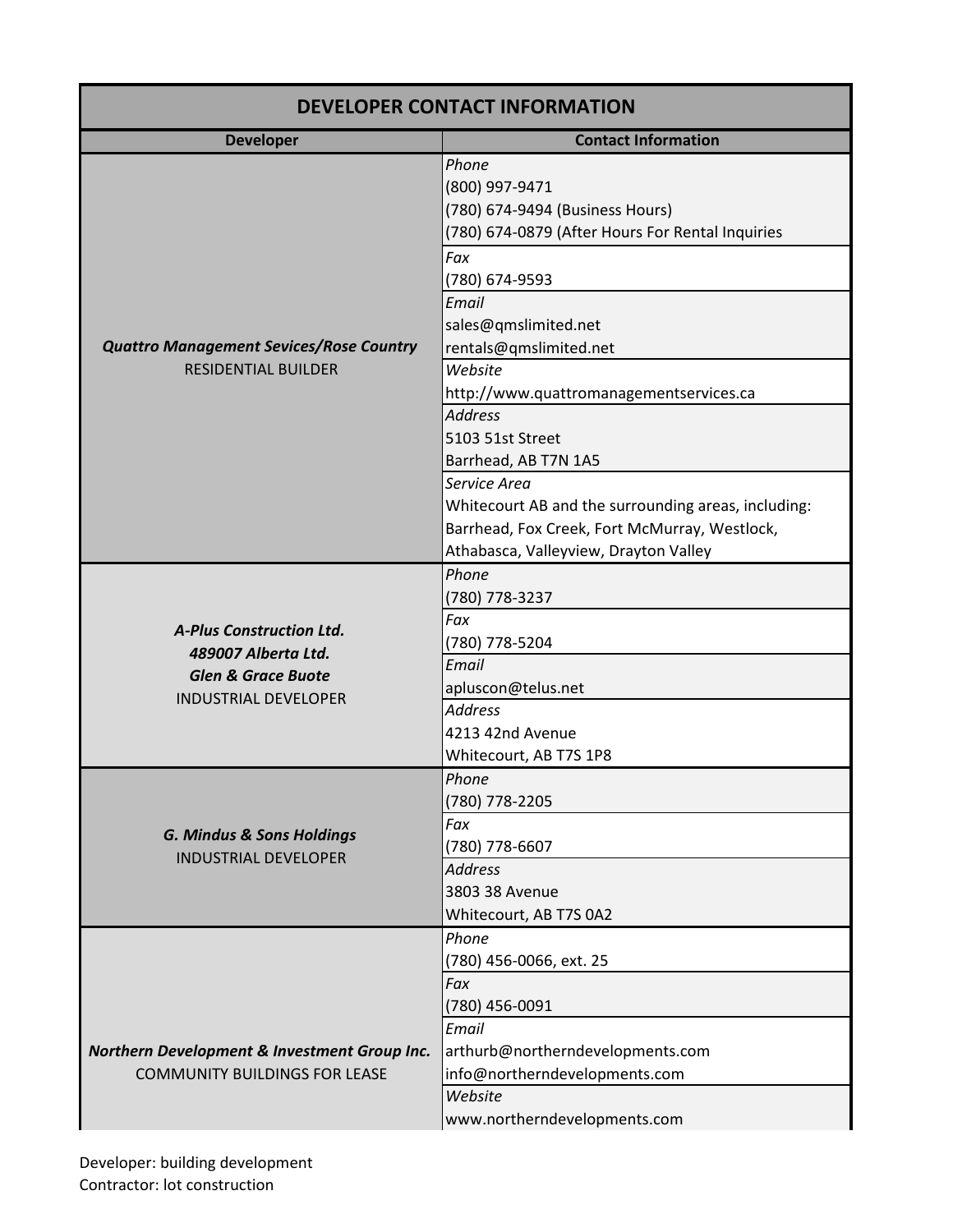| <b>Developer</b>                                                                                | <b>Contact Information</b>  |
|-------------------------------------------------------------------------------------------------|-----------------------------|
|                                                                                                 | <b>Address</b>              |
|                                                                                                 | Suite 200, 17616 107 Avenue |
|                                                                                                 | Edmonton, AB T5S 1G8        |
|                                                                                                 | Phone                       |
| <b>Garrett Builders &amp; Contractors Ltd.</b><br><b>RESIDENTIAL DEVELOPER &amp; CONTRACTOR</b> | (780) 778-2065              |
|                                                                                                 | Email                       |
|                                                                                                 | garretthomes1@gmail.com     |
|                                                                                                 | <b>Address</b>              |
|                                                                                                 | 4105 41 Avenue              |
|                                                                                                 | Whitecourt, AB T7S 0A3      |
|                                                                                                 | <b>Address</b>              |
| <b>Heisler Bros Contracting Ltd.</b><br>INDUSTRIAL/RESIDENTIAL CONTRACTOR                       | <b>Box 333</b>              |
|                                                                                                 | Whitecourt AB, T7S 1N5      |
|                                                                                                 | Phone                       |
|                                                                                                 | (780) 851-1573              |
| <b>Terry's Classic Construction</b>                                                             | <b>Address</b>              |
| <b>GENERAL CONTRACTOR</b>                                                                       | Lot 100 Range Road 592A     |
|                                                                                                 | Whitecourt, AB T7S 2A1      |
|                                                                                                 | Phone                       |
|                                                                                                 | (780) 778-6975              |
|                                                                                                 | Fax                         |
|                                                                                                 | (780) 778-6954              |
|                                                                                                 | Email                       |
| <b>EHI Elite Holdings</b><br>INDUSTRIAL/COMMERCIAL CONTRACTOR                                   | admin@eliteholdings.ca      |
|                                                                                                 | Website                     |
|                                                                                                 | www.eliteholdings.ca        |
|                                                                                                 | <b>Address</b>              |
|                                                                                                 | 1-3439 34 Avenue            |
|                                                                                                 | Whitecourt, AB T7S 1X3      |
| <b>DMC Homes</b>                                                                                | Phone                       |
|                                                                                                 | (780) 778-2203              |
|                                                                                                 | Toll Free: 1-877-778-2203   |
|                                                                                                 | Fax                         |
|                                                                                                 | (780) 778-2206              |
|                                                                                                 | Email                       |
|                                                                                                 | dsmasse@telus.net           |
|                                                                                                 | <b>Address</b>              |
|                                                                                                 | 5512 Caxton Street West     |
|                                                                                                 | Whitecourt, AB T7S 0A6      |
|                                                                                                 | Phone                       |
|                                                                                                 | (780) 778-4569              |
| <b>RD Contracting</b><br>RESIDENTIAL CONTRACTOR                                                 | Fax                         |
|                                                                                                 | (780) 706-4462              |
|                                                                                                 | Email                       |
|                                                                                                 | jrdkn@telus.net             |
|                                                                                                 |                             |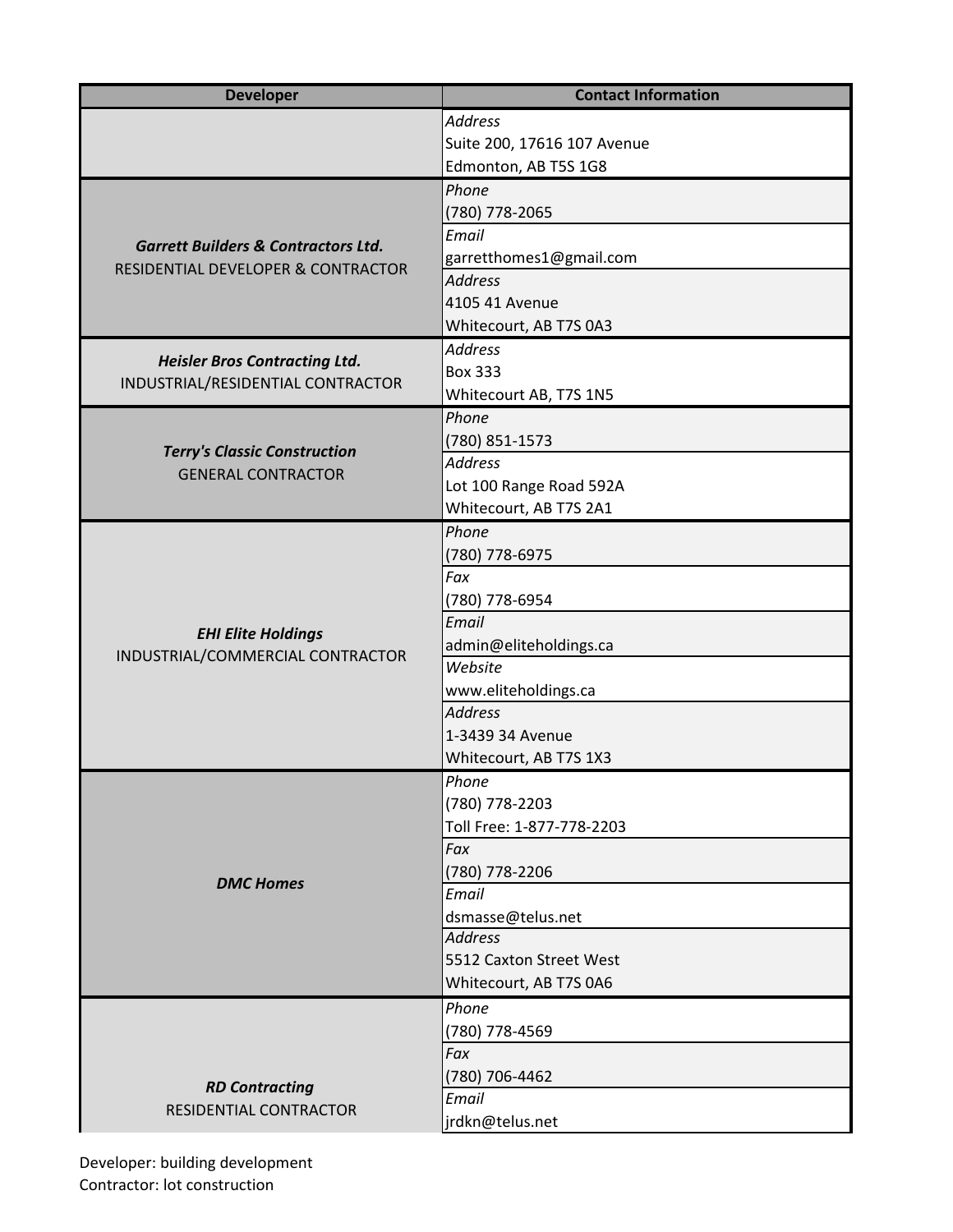| <b>Developer</b>                                                      | <b>Contact Information</b>    |
|-----------------------------------------------------------------------|-------------------------------|
|                                                                       | <b>Address</b>                |
|                                                                       | PO Box 1803 E                 |
|                                                                       | Whitecourt AB, T7S 1P5        |
| <b>Hayden Homes Construction</b><br>INDUSTRIAL/RESIDENTIAL CONTRACTOR | Phone                         |
|                                                                       | (780) 706-5055                |
|                                                                       | <b>Address</b>                |
|                                                                       | <b>Box 523</b>                |
|                                                                       | Whitecourt, AB T7S 1N6        |
|                                                                       | Phone                         |
|                                                                       | (780) 778-0451                |
|                                                                       | Fax                           |
|                                                                       | (780) 778-8079                |
|                                                                       | Email                         |
| <b>B. Little Construction</b>                                         | bklittle@seltec.ca            |
|                                                                       | Website                       |
|                                                                       | www.blittleconstruction.com   |
|                                                                       | <b>Address</b>                |
|                                                                       | Box 1027                      |
|                                                                       | Whitecourt, AB T7S 1N9        |
|                                                                       | Phone                         |
|                                                                       | (780) 909-9126                |
| <b>3 Pillar Construction</b>                                          | Email                         |
|                                                                       | info@3pillarconstruction.com  |
|                                                                       | Website                       |
|                                                                       | www.3pillarconstruction.com   |
|                                                                       | <b>Address</b>                |
|                                                                       | 16948 107 Avenue              |
|                                                                       | Edmonton, AB T5P 4C3          |
| <b>Christenson Equities Ltd.</b><br>RESIDENTIAL - RETIREMENT LIVING   | Phone                         |
|                                                                       | (780) 431-5197                |
|                                                                       | (780) 431-5702 (Steve Curtis) |
|                                                                       | Email                         |
|                                                                       | stevec@cdlhomes.com           |
|                                                                       | Fax                           |
|                                                                       | (780) 434-3655                |
|                                                                       | Website                       |
|                                                                       | www.cdlhomes.com              |
|                                                                       | <b>Address</b>                |
|                                                                       | 5410 97 Street NW             |
|                                                                       | Edmonton, AB T6E 5C1          |
|                                                                       | Phone                         |
|                                                                       | (604) 222-3610                |
|                                                                       | Fax                           |
|                                                                       | $(604) 566 - 8317$            |